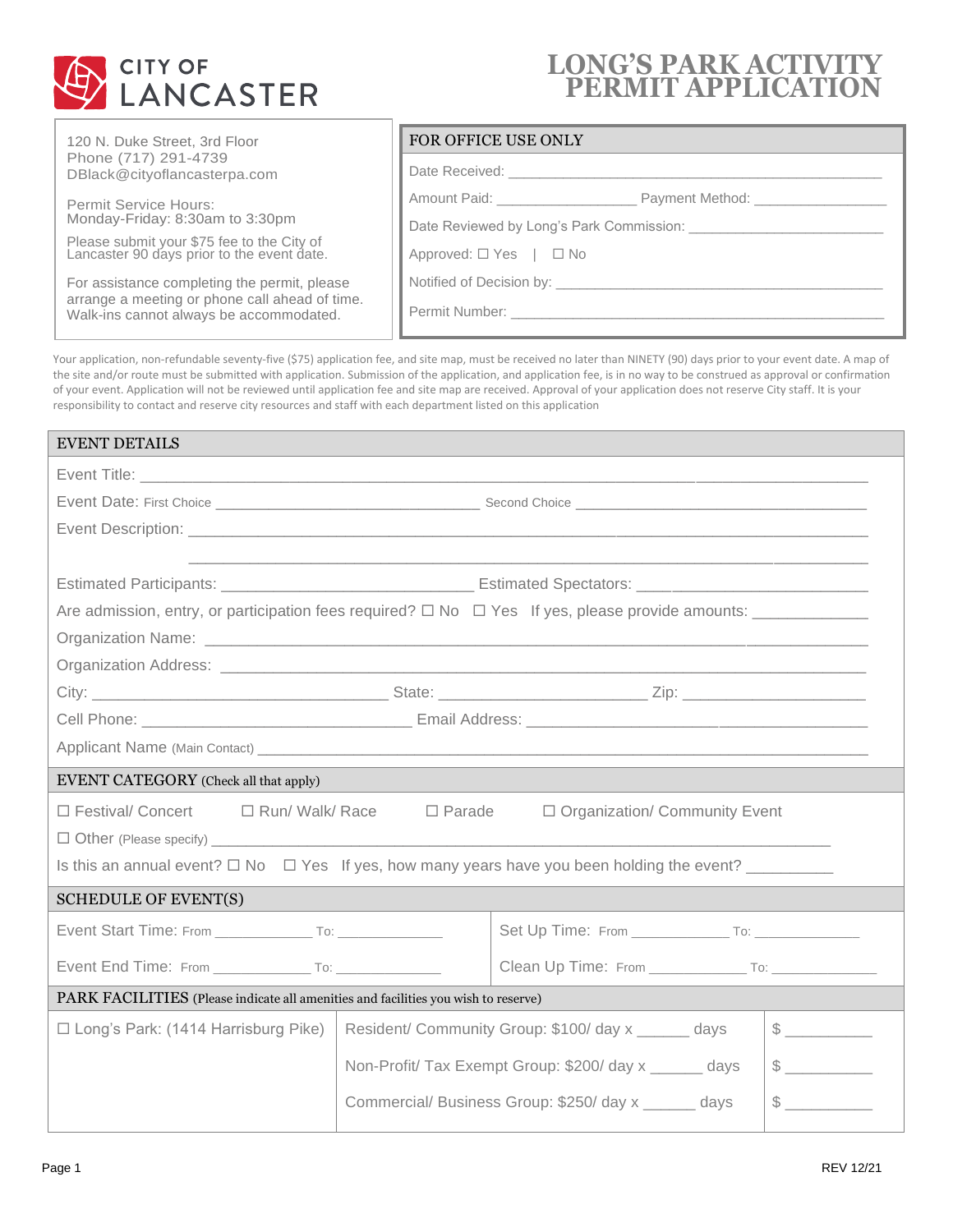

## PAVILION RENTAL

Do you require the use of a Pavilion for your event?  $\Box$  No  $\Box$  Yes | If yes, please select a pavilion from the list below. For questions regarding pavilion rentals, please call the Bureau of Parks at (717) 517-5745.

|                   | <b>Weekday Rates</b>                                           | <b>Weekend Rates</b>                                            | Cost |
|-------------------|----------------------------------------------------------------|-----------------------------------------------------------------|------|
| $\Box$ Pavilion 1 | Corporate Group >400 People- \$500<br>Group 0-400 people \$150 | Corporate Group >400 People- \$650<br>Group 0-400 people- \$175 |      |
| $\Box$ Pavilion 2 | Group up to 250 people-\$100                                   | Corporate Group \$550<br>Group up to 250 people-\$150           |      |
| $\Box$ Pavilion 3 | Group up to 100 people-\$75                                    | Corporate Group \$150<br>Group up to 100 people \$100           |      |

| <b>TOTAL FEES FROM PAGE 1 &amp; 2</b> |         |  |
|---------------------------------------|---------|--|
| <b>APPLICATION FEE</b>                | \$75.00 |  |
| <b>PARK FACILITIES</b>                |         |  |
| <b>PAVILION RENTAL</b>                |         |  |
| <b>TOTAL</b>                          |         |  |

#### SITE MAP (Required for approval of event and receipt of permit)

Parades, walks, & runs, must submit a route, and map, with written turn-by-turn instructions. A site map is included, for use, at the end of this application or you may choose to provide your own.

#### MEDICAL PLAN

Include location of First Aid and Medical Services in your event site map/ route plan. If an event has 5,000 or more attendees, organizer is required to arrange Lancaster EMS service on standby at event. Proof of arrangements must be forwarded to Dblack@cityoflancasterpa.com. 60 days prior to the event. LEMSA Association can be reached at (717) 481-4841 x 112.

Please describe your medical plan, the types of resources that will be at your event, and the way they will be managed and deployed:

\_\_\_\_\_\_\_\_\_\_\_\_\_\_\_\_\_\_\_\_\_\_\_\_\_\_\_\_\_\_\_\_\_\_\_\_\_\_\_\_\_\_\_\_\_\_\_\_\_\_\_\_\_\_\_\_\_\_\_\_\_\_\_\_\_\_\_\_\_\_\_\_\_\_\_\_\_\_\_\_\_\_\_\_\_\_\_\_\_\_\_\_\_\_\_ \_\_\_\_\_\_\_\_\_\_\_\_\_\_\_\_\_\_\_\_\_\_\_\_\_\_\_\_\_\_\_\_\_\_\_\_\_\_\_\_\_\_\_\_\_\_\_\_\_\_\_\_\_\_\_\_\_\_\_\_\_\_\_\_\_\_\_\_\_\_\_\_\_\_\_\_\_\_\_\_\_\_\_\_\_\_\_\_\_\_\_\_\_\_\_ \_\_\_\_\_\_\_\_\_\_\_\_\_\_\_\_\_\_\_\_\_\_\_\_\_\_\_\_\_\_\_\_\_\_\_\_\_\_\_\_\_\_\_\_\_\_\_\_\_\_\_\_\_\_\_\_\_\_\_\_\_\_\_\_\_\_\_\_\_\_\_\_\_\_\_\_\_\_\_\_\_\_\_\_\_\_\_\_\_\_\_\_\_\_\_ \_\_\_\_\_\_\_\_\_\_\_\_\_\_\_\_\_\_\_\_\_\_\_\_\_\_\_\_\_\_\_\_\_\_\_\_\_\_\_\_\_\_\_\_\_\_\_\_\_\_\_\_\_\_\_\_\_\_\_\_\_\_\_\_\_\_\_\_\_\_\_\_\_\_\_\_\_\_\_\_\_\_\_\_\_\_\_\_\_\_\_\_\_\_\_ \_\_\_\_\_\_\_\_\_\_\_\_\_\_\_\_\_\_\_\_\_\_\_\_\_\_\_\_\_\_\_\_\_\_\_\_\_\_\_\_\_\_\_\_\_\_\_\_\_\_\_\_\_\_\_\_\_\_\_\_\_\_\_\_\_\_\_\_\_\_\_\_\_\_\_\_\_\_\_\_\_\_\_\_\_\_\_\_\_\_\_\_\_\_\_ \_\_\_\_\_\_\_\_\_\_\_\_\_\_\_\_\_\_\_\_\_\_\_\_\_\_\_\_\_\_\_\_\_\_\_\_\_\_\_\_\_\_\_\_\_\_\_\_\_\_\_\_\_\_\_\_\_\_\_\_\_\_\_\_\_\_\_\_\_\_\_\_\_\_\_\_\_\_\_\_\_\_\_\_\_\_\_\_\_\_\_\_\_\_\_ \_\_\_\_\_\_\_\_\_\_\_\_\_\_\_\_\_\_\_\_\_\_\_\_\_\_\_\_\_\_\_\_\_\_\_\_\_\_\_\_\_\_\_\_\_\_\_\_\_\_\_\_\_\_\_\_\_\_\_\_\_\_\_\_\_\_\_\_\_\_\_\_\_\_\_\_\_\_\_\_\_\_\_\_\_\_\_\_\_\_\_\_\_\_\_ \_\_\_\_\_\_\_\_\_\_\_\_\_\_\_\_\_\_\_\_\_\_\_\_\_\_\_\_\_\_\_\_\_\_\_\_\_\_\_\_\_\_\_\_\_\_\_\_\_\_\_\_\_\_\_\_\_\_\_\_\_\_\_\_\_\_\_\_\_\_\_\_\_\_\_\_\_\_\_\_\_\_\_\_\_\_\_\_\_\_\_\_\_\_\_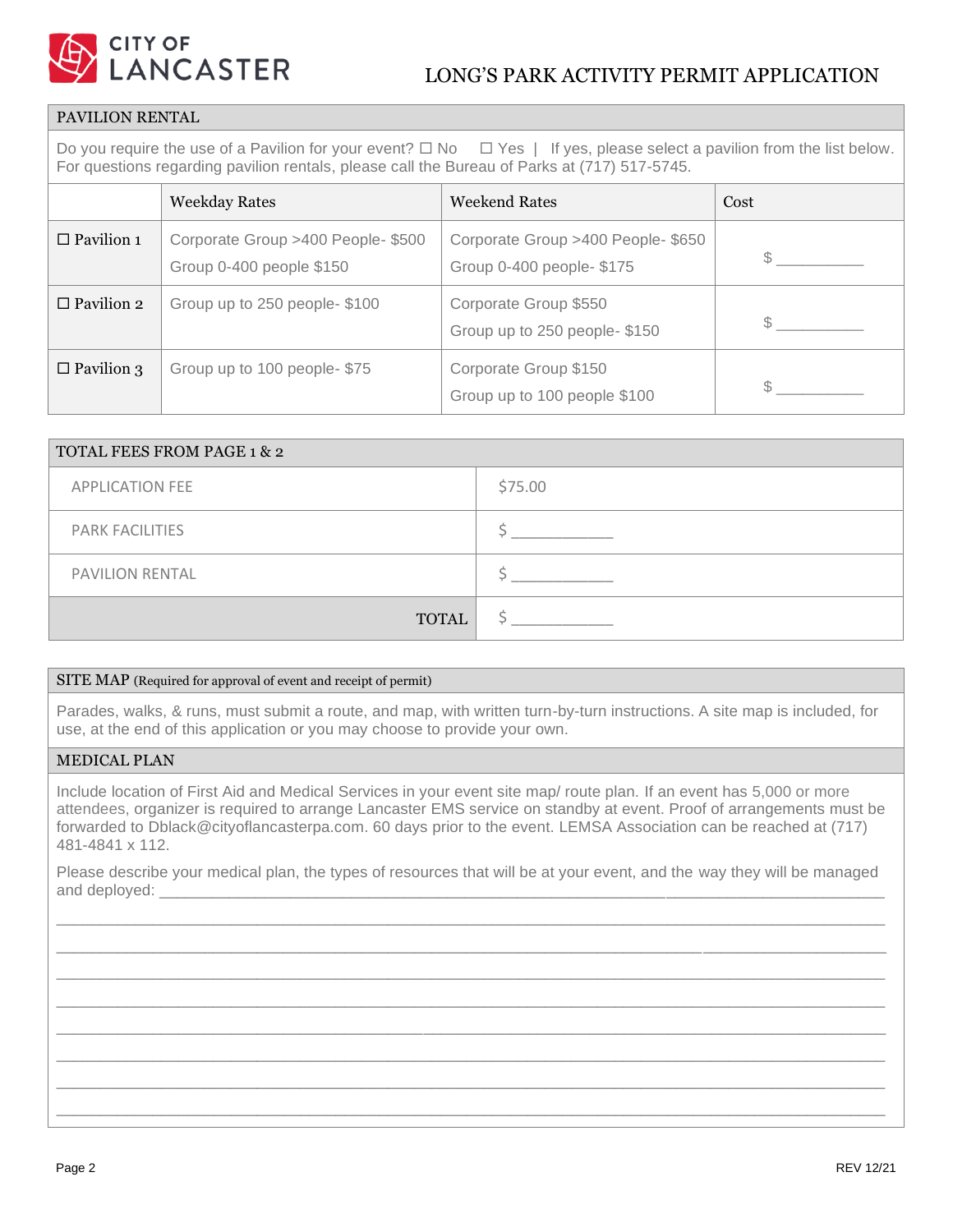

### VENDORS

The City of Lancaster requires ALL event vendors have a valid **PA Business License and proper Insurance**. For questions on obtaining a PA Business license call (717) 787- 1064.

All vendors must have PA Department of Revenue sales tax license. For questions please call (717) 845-6661.

1. Does your event include food and/ or beverages?  $\Box$  No  $\Box$  Yes | If yes, please describe the type of food you will have available including documentation of commissary kitchen used to prepare food (if applicable):

\_\_\_\_\_\_\_\_\_\_\_\_\_\_\_\_\_\_\_\_\_\_\_\_\_\_\_\_\_\_\_\_\_\_\_\_\_\_\_\_\_\_\_\_\_\_\_\_\_\_\_\_\_\_\_\_\_\_\_\_\_\_\_\_\_\_\_\_\_\_\_\_\_\_\_\_\_\_\_\_\_\_\_\_\_\_\_\_\_ If you want to make food from your home kitchen, to sell to the public, your must be registered an inspected by the Pennsylvania Department of Agriculture as a Home Food Processor. They can be reached at (717) 787-4315.

\_\_\_\_\_\_\_\_\_\_\_\_\_\_\_\_\_\_\_\_\_\_\_\_\_\_\_\_\_\_\_\_\_\_\_\_\_\_\_\_\_\_\_\_\_\_\_\_\_\_\_\_\_\_\_\_\_\_\_\_\_\_\_\_\_\_\_\_\_\_\_\_\_\_\_\_\_\_\_\_\_\_\_\_\_\_\_\_\_

2. Do you intend to cook and/ or keep food warm at the event?  $\Box$  No  $\Box$  Yes | If yes, a fire review fee will be required. Please contact the Bureau of Fire at (717) 291-4869.

 **\_\_\_\_\_\_\_\_\_\_\_\_\_\_\_\_\_\_\_\_\_\_\_\_\_\_\_\_\_\_\_\_\_\_\_\_\_\_\_\_\_\_\_\_\_\_\_\_\_\_\_\_\_\_\_\_\_\_\_\_\_\_\_\_\_\_\_\_\_\_\_\_\_\_\_\_\_\_\_\_\_\_\_\_\_\_\_\_\_ \_\_\_\_\_\_\_\_\_\_\_\_\_\_\_\_\_\_\_\_\_\_\_\_\_\_\_\_\_\_\_\_\_\_\_\_\_\_\_\_\_\_\_\_\_\_\_\_\_\_\_\_\_\_\_\_\_\_\_\_\_\_\_\_\_\_\_\_\_\_\_\_\_\_\_\_\_\_\_\_\_\_\_\_\_\_\_\_\_**

3. List of projected licensed food vendors or trucks:

#### **Requirements for the City of Lancaster Health Department**

If food is distributed, served, or sold, applicant must provide a complete list of vendors upon submission of application. Contracted food vendors/ trucks at the event (either accepting money as profit or donating money, donating services, or donating food) must be licensed by the City of Lancaster Health Division. Non-profits that support recreational activities for youth (soccer clubs, Girl Scouts, etc.) are exempt from licensing, but must contact the Health Division for a permit to operate. All food vendors must complete a Temporary Food Vendor Application and must present evidence of a Manager's ServSafe upon application submission. For information on obtaining a temporary permit or permit approval, please contact the Health Division at (717) 291-4824.

**The Health Division MUST receive a vendor's temporary application at least 4 weeks prior to the event.**

#### ALCOHOL

Do you plan to offer alcoholic beverages for sale at your event?  $\Box$  No  $\Box$  Yes | If yes, the following apply:

- 1. See the notice of insurance requirements (page 6) for liquor liability insurance.
- 2. You must receive authorization from the Long's Park Commission and the State of Pennsylvania Liquor Control Board (PLCB). THE PLCB can be reached at (717) 783-8250.

Do you plan to serve/ furnish alcoholic beverages free of charge at your event?  $\Box$  No  $\Box$  Yes | If yes, the following apply:

- 1. See the notice of insurance requirements for liquor liability insurance (page 6).
- 2. If you intend to serve alcohol free of charge at your event, the provision of alcohol shall not be conditioned upon i. the purchase of a ticket for admission to the event
	- ii. in exchange for a donation or other fee

iii. a required purchase of payment that could constitute a sale of alcohol under Pennsylvania Liquor Code

Please describe your plan for security and carding to ensure the safe sale of serving/furnishing alcohol at your event:

\_\_\_\_\_\_\_\_\_\_\_\_\_\_\_\_\_\_\_\_\_\_\_\_\_\_\_\_\_\_\_\_\_\_\_\_\_\_\_\_\_\_\_\_\_\_\_\_\_\_\_\_\_\_\_\_\_\_\_\_\_\_\_\_\_\_\_\_\_\_\_\_\_\_\_\_\_\_\_\_\_\_\_\_\_\_\_\_\_\_\_\_\_\_\_ NOTE: The City of Lancaster Bureau of Police reserves the right to have the final decision regarding the security presence needed at any event where alcohol is sold or served.

### PORTABLE TOILETS

City of Lancaster DOES NOT provide portable toilets. Events with 10,000 or more attendees, and/or food vendors, are required to have bathrooms available to participants. It is the responsibility of the organizer to provide portable toilets.

Red Rose Sanitation or other providers can be used. Red Rose Sanitation can be reached at (717) 295-7673.

Please select the number of attendees from the chart below:

| Attendees $\Box$ Less than 10,000 People $\Box$ 10,000-30,000 People | $\Box$ 30,000-60,000 People                                         |
|----------------------------------------------------------------------|---------------------------------------------------------------------|
| <b>Requirement</b>   No requirement                                  | Minimum 10 regular, 2 Handicapped Minimum 20 regular, 4 Handicapped |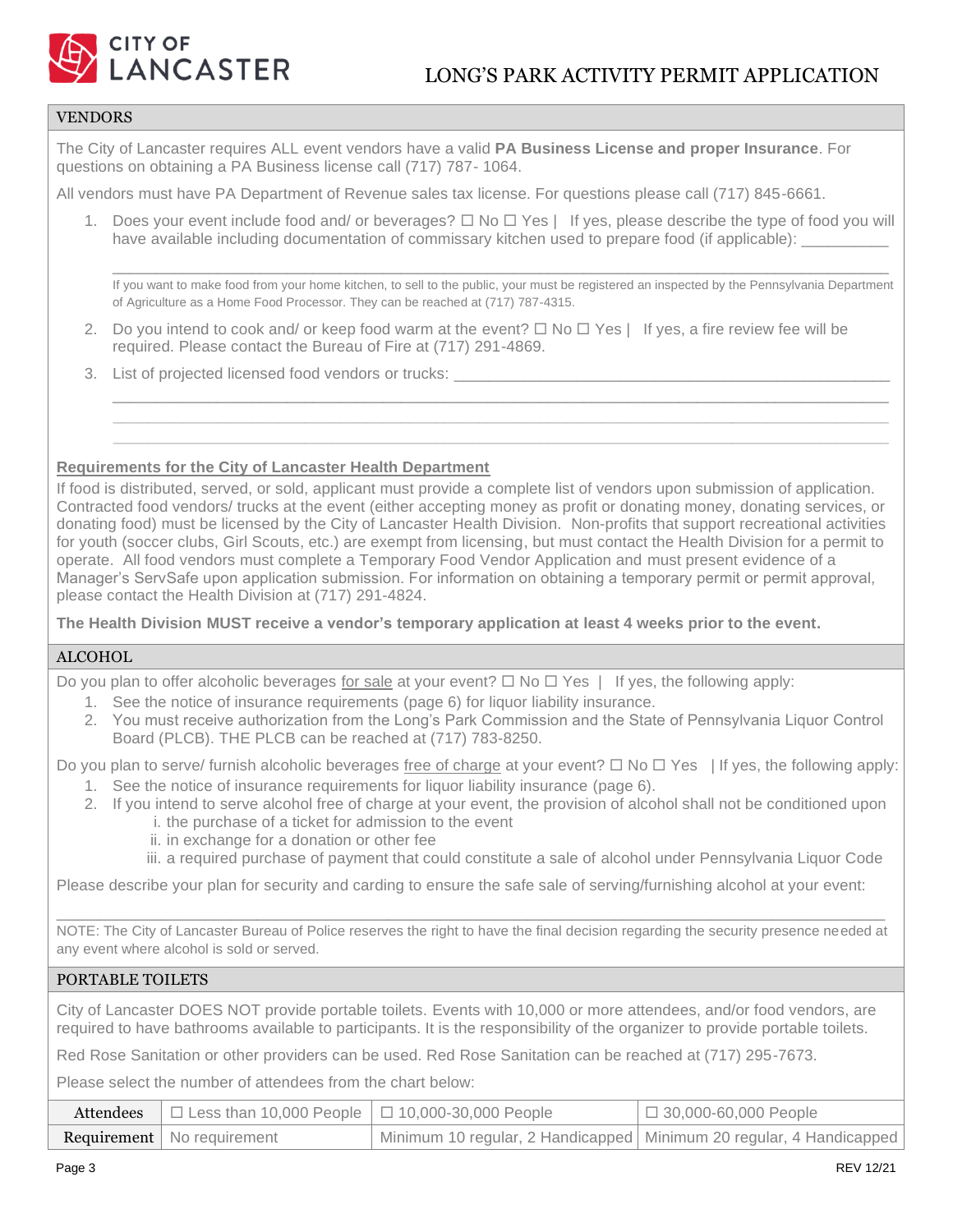

## PARK SERVICES / LABOR

Sponsoring organizations are responsible for the cost of set-up, clean-up, or any other expenses incurred by the City of Lancaster to support an event and must comply with the Long's Park Commission Special Event Guidelines for Additional Services. If an activity is expected to cause undue stress on the park, its facilities or staff, the Commission may assess additional usage fees.

Please select the number of attendees from the chart below:

| Attendees            | $\Box$ Less than 10,000 People         | $\Box$ 10,000-30,000 People | $\Box$ 30,000-60,000 People |
|----------------------|----------------------------------------|-----------------------------|-----------------------------|
| Approximate Cost for | Sponsoring organization can   REQUIRED |                             | REQUIRED                    |
| Park Services/Labor  | do set up and clean up                 | \$250-\$400/day             | \$750-\$1000/DAY            |
|                      |                                        |                             |                             |

#### PARKING

Consultation/ consent from Park City Mall, for overflow parking, is required for events with an anticipated crowd exceeding 10,000. Sponsoring organizations must contact Park City Management to discuss parking arrangements and provide a letter from Park City, with this application, certifying such contact has taken place. Park City management can be reached at (717) 393-3852. Handicap parking may require special provisions.

\_\_\_\_\_\_\_\_\_\_\_\_\_\_\_\_\_\_\_\_\_\_\_\_\_\_\_\_\_\_\_\_\_\_\_\_\_\_\_\_\_\_\_\_\_\_\_\_\_\_\_\_\_\_\_\_\_\_\_\_\_\_\_\_\_\_\_\_\_\_\_\_\_\_\_\_\_\_\_\_\_\_\_\_\_\_\_\_\_\_\_\_\_\_\_

Please describe your parking plan:

Please select the number of attendees from the chart below:

| Attendees                               | $\Box$ Less than 10,000 People                  | $\Box$ 10,000-30,000 People  | $\Box$ 30,000-60,000 People  |
|-----------------------------------------|-------------------------------------------------|------------------------------|------------------------------|
| <b>Handicap Parking</b><br>Requirements | Can use handicap spaces<br>assigned in the park | Special provisions required. | Special provisions required. |
| <b>Contact Park City</b><br>Management  | <b>NO</b>                                       | <b>YES</b>                   | <b>YES</b>                   |

#### DUMPSTER/ ADDITIONAL TRASH CANS & RECYCLING CONTAINERS

Events with 10,000 or more attendees, and/or food vendors, require additional trash/ recycling remediation. It is the responsibility of the event host to purchase trashcans and handle remediation from a third party. The Sponsor is responsible for meeting Lancaster County Solid Waste recycling requirements for special events. City of Lancaster DOES NOT provide additional dumpsters or trashcans. Penn Waste or other providers can be used. Penn Waste can be reached at (717) 767-4456 or info@pennwaste.com.

Please select the number of attendees from the chart below:

| Attendees | □ Less than 10,000 People   □ 10,000-30,000 People   □ 30,000-60,000 People |                                    |                                                                |
|-----------|-----------------------------------------------------------------------------|------------------------------------|----------------------------------------------------------------|
|           | <b>Requirement</b>   No requirement                                         | I Minimum 1-20 CU. YD.<br>capacity | Minimum 1-40 CU. YD. capacity<br>Maximum 3-40 CU. YD. capacity |

Trash Remediation Contact Information: Company \_\_\_\_\_\_\_\_\_\_\_\_\_\_\_\_\_\_\_\_\_\_\_\_\_\_\_\_\_\_\_\_\_ Name: \_\_\_\_\_\_\_\_\_\_\_\_\_\_\_\_\_\_\_\_\_\_\_\_\_\_\_\_\_\_\_

Email **Email Email Email Email Email Email Email Email Email Email Email Email Email Email Email Email Email Email Email EM** 

Drop off date: \_\_\_\_\_\_\_\_\_\_\_\_\_\_\_\_\_\_\_\_\_\_\_\_\_\_\_\_\_\_\_\_\_ Pick up date: \_\_\_\_\_\_\_\_\_\_\_\_\_\_\_\_\_\_\_\_\_\_\_\_\_\_\_\_\_\_\_\_\_\_\_\_\_\_\_\_

#### STREET SWEEPING

If you host a large-scale event, with multiple vendors, street sweeping following the event is required. Street cleaning costs will be billed to your organization after the event.

Street Sweeping Cost: \$150.00 per hour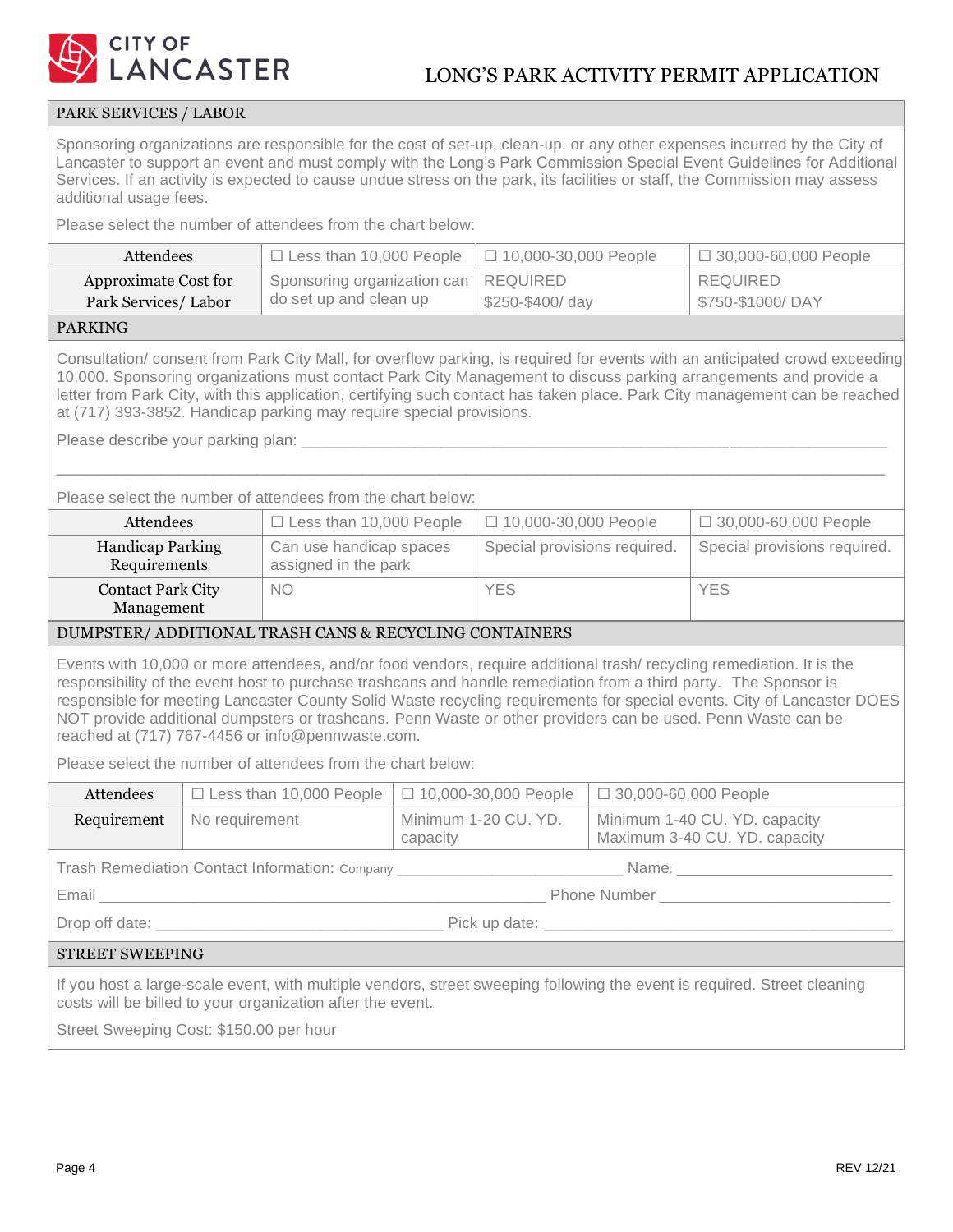

## POLICE SERVICES

Sponsoring organizations must contact Lieutenant Chris Laser, of the Lancaster City Police Traffic Section, at (717) 735-3318 to arrange police coverage of the event. The Bureau of Police will determine actual police services required after consultation on the type of event. Fees listed are for Lancaster City Police only.

Please select the number of attendees from the chart below:

| Attendees<br>$\Box$ Less than 5,000 People<br>$\Box$ 5,000-30,000 People                                                                                                                                                                                                                                                                                                                                                                                                                                                                                                                                      |                                           |  | □ 30,000-60,000 People |                     |  |                                                                                                                                                                                                                                                      |
|---------------------------------------------------------------------------------------------------------------------------------------------------------------------------------------------------------------------------------------------------------------------------------------------------------------------------------------------------------------------------------------------------------------------------------------------------------------------------------------------------------------------------------------------------------------------------------------------------------------|-------------------------------------------|--|------------------------|---------------------|--|------------------------------------------------------------------------------------------------------------------------------------------------------------------------------------------------------------------------------------------------------|
| Approx. Cost for<br>Police Coverage                                                                                                                                                                                                                                                                                                                                                                                                                                                                                                                                                                           | Minimum \$1000/day<br>\$1,400-\$1,700/Day |  |                        | \$1,500-\$2,000/Day |  |                                                                                                                                                                                                                                                      |
| <b>TENTS</b>                                                                                                                                                                                                                                                                                                                                                                                                                                                                                                                                                                                                  |                                           |  |                        |                     |  |                                                                                                                                                                                                                                                      |
| For tents to be temporarily erected on Lancaster City property, a site layout diagram must be submitted, reviewed, and<br>approved by the Fire Marshal. Tents may not be in the street or staked into the ground. Tents larger than 200 square feet<br>in area require a permit issued by the Bureau of Fire to a certified tent installer. All permit fees must be paid in advance.<br>Tents will receive a safety inspection before occupancy. Submit tent layout diagrams to:<br>Firemarshal@cityoflancasterpa.com. The Fire Marshal can be reached at (717) 291-4869. (Reference 2015 IFC, chapter<br>31) |                                           |  |                        |                     |  |                                                                                                                                                                                                                                                      |
| Outline specific tent details:                                                                                                                                                                                                                                                                                                                                                                                                                                                                                                                                                                                |                                           |  |                        |                     |  |                                                                                                                                                                                                                                                      |
| Tent # ____ of ____ Size: ______ Total Sq. ft: _____   Tent # ____ of ____ Size: _____ Total Sq. ft: _____                                                                                                                                                                                                                                                                                                                                                                                                                                                                                                    |                                           |  |                        |                     |  |                                                                                                                                                                                                                                                      |
| Tent # ____ of _____ Size: _______ Total Sq. ft: _____   Tent # ____ of _____ Size: ______ Total Sq. ft: _____                                                                                                                                                                                                                                                                                                                                                                                                                                                                                                |                                           |  |                        |                     |  |                                                                                                                                                                                                                                                      |
| Tent # ____ of ____ Size: ______ Total Sq. ft: _____   Tent # ____ of ____ Size: ______ Total Sq. ft: _____                                                                                                                                                                                                                                                                                                                                                                                                                                                                                                   |                                           |  |                        |                     |  |                                                                                                                                                                                                                                                      |
| square feet) are planned.                                                                                                                                                                                                                                                                                                                                                                                                                                                                                                                                                                                     |                                           |  |                        |                     |  | Additional permits and fees will apply by the Lancaster City Bureau of Fire if a fireworks display and/ or tents (over 200                                                                                                                           |
| AMPLIFIED SOUND/MUSIC                                                                                                                                                                                                                                                                                                                                                                                                                                                                                                                                                                                         |                                           |  |                        |                     |  |                                                                                                                                                                                                                                                      |
| Will amplified sound or music be played at your event? $\Box$ No $\Box$ Yes   If yes: $\Box$ Music $\Box$ Voice                                                                                                                                                                                                                                                                                                                                                                                                                                                                                               |                                           |  |                        |                     |  |                                                                                                                                                                                                                                                      |
|                                                                                                                                                                                                                                                                                                                                                                                                                                                                                                                                                                                                               |                                           |  |                        |                     |  | If yes, Indicate on your Site Map the location/size of any stages, sound systems, and the direction of the speakers. The<br>City does not provide generators, sound systems, or speakers. Stages may not be in the street or staked into the ground. |
| The applicant shall independently confirm with music licensing companies and agents (typically BMI, ASCAP, SESAC)<br>whether applicant must obtain a license to present live or recorded music at the event, applicant shall pay all fees, costs,<br>and fines payable to music licensing companies and agents if a license is required. Should any music licensing fess,<br>costs, or fines be charges to the City of Lancaster, in connection with your event, applicant agrees that it is contractually<br>liable to pay said fees, costs, fines, or indemnify City for same if advanced by City.          |                                           |  |                        |                     |  |                                                                                                                                                                                                                                                      |
| Music Start Time: National Music End Time: National Music End Time:                                                                                                                                                                                                                                                                                                                                                                                                                                                                                                                                           |                                           |  |                        |                     |  |                                                                                                                                                                                                                                                      |
| <b>AMPHITHEATER USE:</b><br>All requests to use the Amphitheater must be forwarded to the Long's Park Amphitheater Foundation, P.O. Box 1553,                                                                                                                                                                                                                                                                                                                                                                                                                                                                 |                                           |  |                        |                     |  |                                                                                                                                                                                                                                                      |
| Lancaster, PA 17603. They can be reached at (717) 735-8883. The Amphitheater Foundation meets the first Tuesday of                                                                                                                                                                                                                                                                                                                                                                                                                                                                                            |                                           |  |                        |                     |  |                                                                                                                                                                                                                                                      |

each month to consider requests.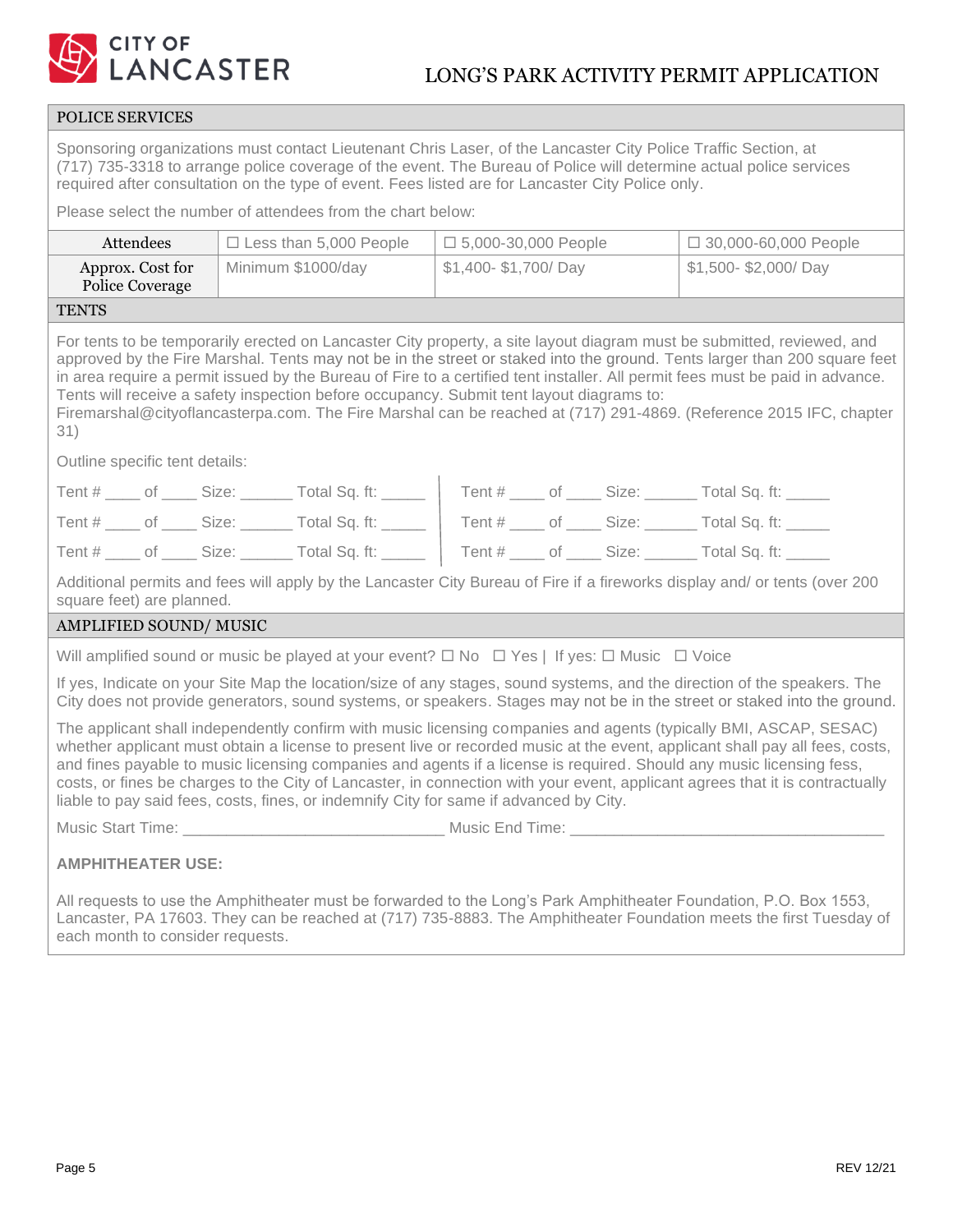

#### INSURANCE REQUIREMENTS

Before permit will be issued you must provide proof of the following insurance coverage:

- General Liability Insurance in the minimum amount of \$1,000,000 that names the City of Lancaster and the Long's Park Commission as additional insured. You must provide a certificate of insurance from a licensed insurance agent of the insurer, evidencing the required coverage, to the City of Lancaster.
- If you intend to serve alcohol free of charge of sell alcohol as authorized by the Long's Park Commission under a Use Permit for Public Property, you shall (1) obtain either a liquor liability insurance policy, or a special event liability insurance policy including host liquor liability insurance coverage, or a general liability policy including host liquor liability insurance coverage, that satisfies coverage limits specified by the City, names the City of Lancaster and the Long's Park Commission as additional insured's, and is scheduled in force for the duration of the event (2) provide a certificate of insurance from a licensed insurance agent or insurer, evidencing the required coverage, to the City of Lancaster Solicitor.

Permits will not be issued until all insurance requirements have been received, verified, and approved by the City of Lancaster Solicitor. If insurance is at any time determined non-compliant in the judgement of the Director of Parks & Public Property, a permit can be rejected or revoked without advance notice. Please contact the City of Lancaster Solicitor with any questions pertaining to insurance. City of Lancaster Solicitor can be reached at (717) 517-5715.

Insurance coverage must be maintained for the duration of the event including setup and cleanup dates. The date(s) of your event must be stated on your insurance coverage.

The Certificate holder is City of Lancaster 120 N. Duke Street, PO Box 1599 Lancaster, PA 17608-1599

All required insurance Certificates must be accompanied by the additional insured endorsement form with the required language, or they will be rejected as noncompliant.

All required insurance Certificates must be submitted no later than thirty (30) days prior to the commencement of the event.

### PROPERTY DAMAGE

The Permittee and any person responsible for causing equipment or property damage to the licensed premises, City property, or equipment, are jointly liable to the City for its costs to repair, replace, restore, or clean the property damage. The Permittee's liability hereunder arises contractually and regardless of fault.

#### AFFIDAVIT OF APPLICATION

The applicant, and if applicable, the professional event contact, must complete, sign, and date this application and submit the application fee to: City of Lancaster, PA, Attention Diana Black, 120 N. Duke Street Lancaster, PA 17602

This form is used to obtain permission for any event or activity held in Long's Park. Event sponsor must comply with the Long's Park Commission Usage Guidelines and the Long's Park Rules and regulations (enclosed). All Park Rules & Regulations are applicable. I warrant the following with full authority to bind the application, also the "organization". I hereby certify the foregoing statements to be true and correct. Applicant agrees to indemnify and hold harmless the City of Lancaster, its Mayor, City Council, Officers, Agents, and Employees from and against all losses, damages, liability, claims, suits, costs, taxes, fees, fines, and expenses whatsoever, and music licensing fees costs and fines charged to the City, also including attorney's fees, regardless of merit or outcome of any such claim or suit arising from or in any manner connected to the permitted event. If a possessory interest subject to property taxation is created by this use permit, I agree to pay all possessory interest taxes and the City shall not be liable for the payment of any such taxes. I further agree that the payment of any such taxes shall not reduce any consideration paid to the City pursuant to this use permit. I certify that I, on behalf of the applicant, am also authorized to bind the organization to be financially responsible for any costs and fees that may be incurred by or on behalf of the event to the City of Lancaster. Applicant agrees to comply with all permit conditions and roles, including those listed in the special event planning guide and other documents provided by the City representatives and understand that failure to comply with any conditions or any violation of law may result in immediate cancellation of the event, denial of future events and/or criminal prosecution.

| Applicant Name (Print): | ⊃ate:                                         |
|-------------------------|-----------------------------------------------|
| Signature:              | *Remember that completion of this application |
|                         | DOES NOT approve your event.                  |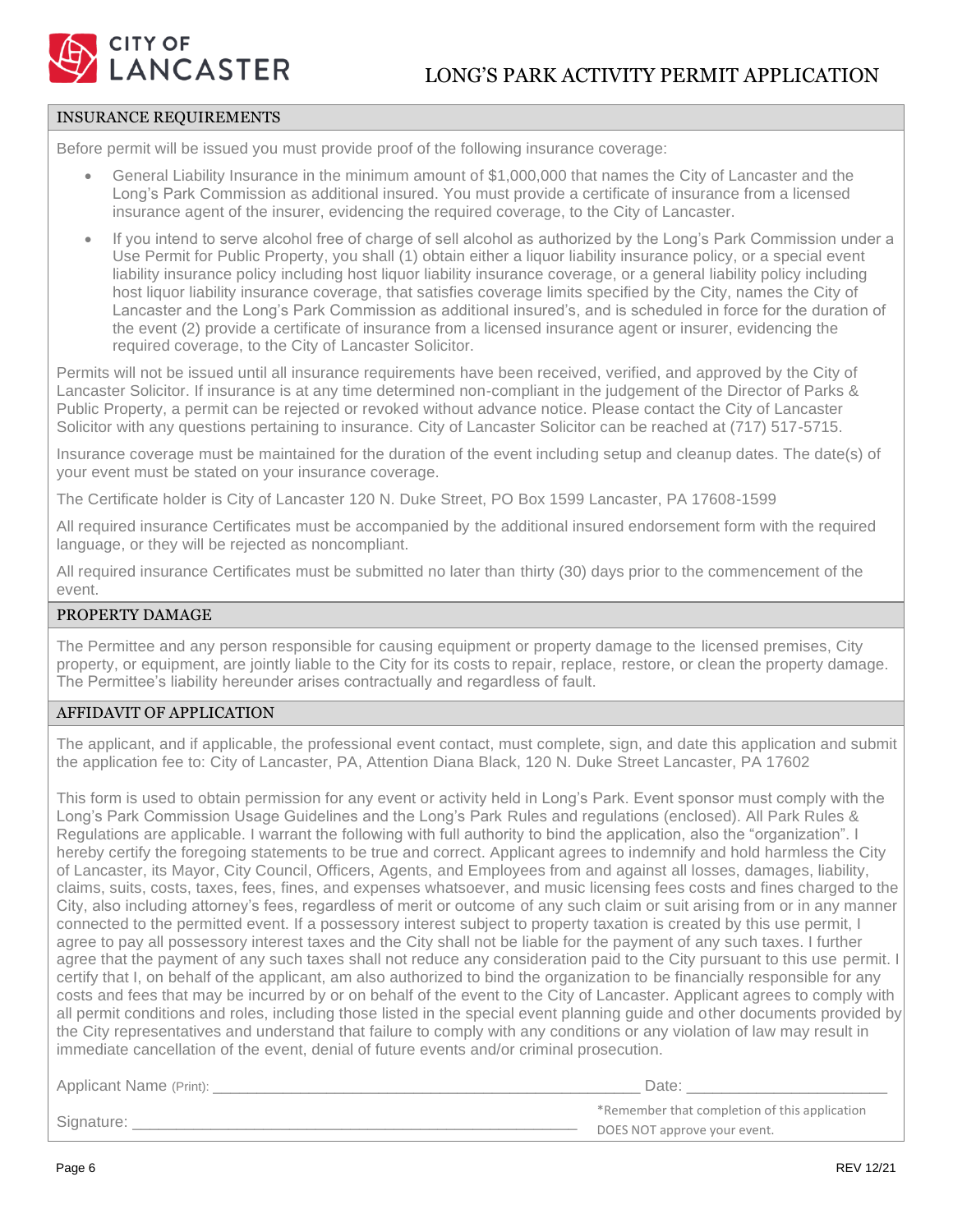

# LONG'S PARK USAGE GUIDELINES

#### March 1993

1. General Policies and Procedures

A. All activities to be conducted at Long's Park, which are intended for the public must be scheduled with the Long's Park Commission, unless the proposed activities are to be conducted on the Amphitheater stage. The Commission should be contacted through the Manager of Parks and Public Property, 225 Riverside Avenue, Lancaster, PA 17602, 717-291-4842. The Commission meets the 3rd Thursday of January, April, July & October to consider requests.

B. All requests to use the Amphitheater should be forwarded to the Long's Park Amphitheater Foundation, P.O. Box 1553, Lancaster, PA 17603. Phone: 717-735-8883. The Amphitheater Foundation meets the first Tuesday of each month to consider requests.

C. All sponsors and participants in events scheduled with the Commission will be prohibited from:

- 1. Charging an admission fee.
- 2. Asking for any donation or soliciting money in any way.
- 3. Promoting and/or soliciting converts to any religion or political view.

D. Sponsoring groups may sell promotional merchandise with the payment of a commission on gross sales (rate to be established annually) to the Commission. Promotional merchandise is defined as souvenir items relating to the event, such as t-shirts, hats, buttons, etc. Sale of other items is strictly prohibited. Each request for sales of any kind must be reviewed and approved by the Commission.

E. All food sales are limited to the Long's Park concession holder unless predicted crowd size exceeds the vendor's service capabilities AND the vendor authorizes other concessions. A commission on gross food sales (to be established annually) will be payable to the Long's Park Commission.

F. Sponsoring organizations are responsible for the cost of setup, clean up, or any other expenses incurred by the City of Lancaster to support an event, and must comply with the Long's Park Commission Special Event Guidelines for Additional Services (attached). If an activity is expected to cause undue stress on the park, its facilities or staff, the Commission may assess additional usage fees.

G. Sponsoring organizations must contact Lieutenant Chris Laser of the Lancaster City Police Traffic Section at 717-735- 3318 to arrange police coverage of the event.

H. Sponsoring organizations must contact Park City management to discuss parking arrangements, and provide a letter from Park City to the Superintendent of Parks certifying such contact has taken place.

I. Generally permitted uses, which are subject to Commission approval, include picnics, school outings, Easter egg hunt, expositions, and all other events deemed acceptable by the Commission.

J. Uses specifically prohibited include religious revivals, political rallies, flea markets, programmed sporting events, any for-profit activity, soliciting and any other event deemed unacceptable by the Commission.

K. All policies and guidelines above, where changed from those in effect prior to December 31, 1992, do not apply to any ongoing annual event, activity of programming which has been and will continue to be conducted under previously arranged terms; nor for those scheduled in 1993 for which permission has previously been obtained.

# LONG'S PARK RULES & REGULATIONS

1. Dogs must be kept on leashes.

2. Unless specifically stated on this permit, it is understood that the gathering to be held is not a benefit affair and that no admission is to be charged, and no tickets will be sold.

- 3. No alcoholic beverages permitted.
- 4. No fishing except authorized programs.
- 5. No firearms or archery allowed.
- 6. No washing or polishing cars.
- 7. No picking of flowers or damaging trees or shrubbery.
- 8. Park cars in designated areas only.
- 9. Softball playing in designated areas only.
- 10. Tennis shoes must be worn on courts.
- 11. Use of metal detectors is prohibited.
- 12. No golf allowed.
- 13. No water balloons.
- 14. Park permit is not transferable.
- 15. Tables in pavilion will not be moved by park staff.
- 16. Gas grills may be used in park with proper care.
- 17. No long tables provided in pavilions.
- 18. DJ or Music will require use of the whole pavilion.

19. No private tents larger than 10'x10' without official permit from Lancaster Bureau of Fire.

20. No plastic air fill play sets (bounce house) allowed by private individuals. Non-profits & business groups can submit for approval if they can add the City as an additional insured on their insurance policy as well as the company that is providing the bounce house.

21. NO SMOKING.